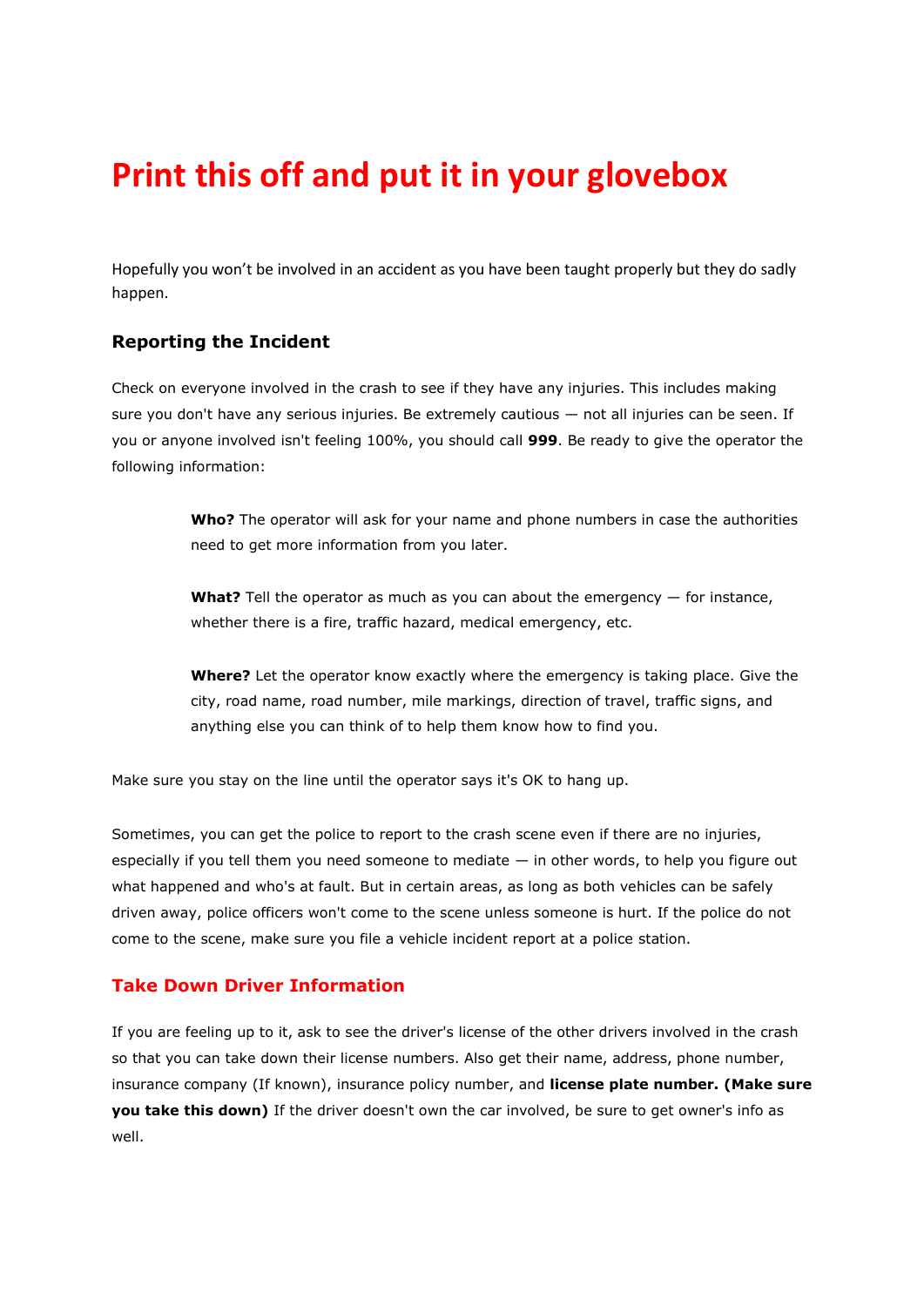## **Take Notes on the Crash**

If the crash is minor and you feel that you can describe it, try to do so. Detailed notes and photos of the scene may help the court and insurance agencies decide who is responsible. Get a good description of the cars involved — year, make, model, and colour. If your phone has a camera, use that or another camera to take photos of the scene — including the cars and any damage, the roads, any traffic signs, and the direction each car was coming from.

If you feel well enough, try to draw a diagram of the exact crash site and mark where each car was, what direction the car was coming from, and what lane it was in. Also, write down the date, time, and weather conditions. If there were any witnesses, try to get their names and contact info so that they can help clear up matters if one of the other drivers isn't completely honest about what really happened.

Remember, you can only do these things if you think the collision was minor (for instance, if the airbag did not inflate). Even if you think it was your fault, it might not be. That's why insurance companies say that you **should not admit fault or accept blame at the scene.**

#### **Other Road Problems**

Plenty of people have minor incidents — like running over the cat while backing out of the driveway. There are other common problems like blowouts and breakdowns.

#### **Flat Tyres**

Getting a flat tire while you're driving can be jarring — literally. There are some things you can do to prevent this — make sure your tires aren't too old and check the tire pressure at the gas station at least once a month. If you do find yourself in a blowout situation, though, here are a few suggestions from the National Safety Council to get you through it unharmed:

> **Safely bring your car out of traffic and stop.** Once you realize you have a tyre trouble, firmly hold the steering wheel. Don't slam on the brakes  $$ instead, gently take your foot off the gas pedal and let the car slow down. Steer your car toward the breakdown lane or exit (if you are on the highway) or a parking lot (if you are on a smaller road). It's important to get out of the way of traffic, even if you have to drive (very cautiously) on the flat tyre to do it. When your car is in a safe place, brake gently until you come to a complete stop.

> **Set up your breakdown site.** Once safely off the road and out of the line of traffic, turn on your hazard warning lights. Take out your warning signs (cones, triangles) and place them behind your car so that others realize that your car is disabled. If you know how to change your tyre and can do it safely without getting too close to traffic, do it.